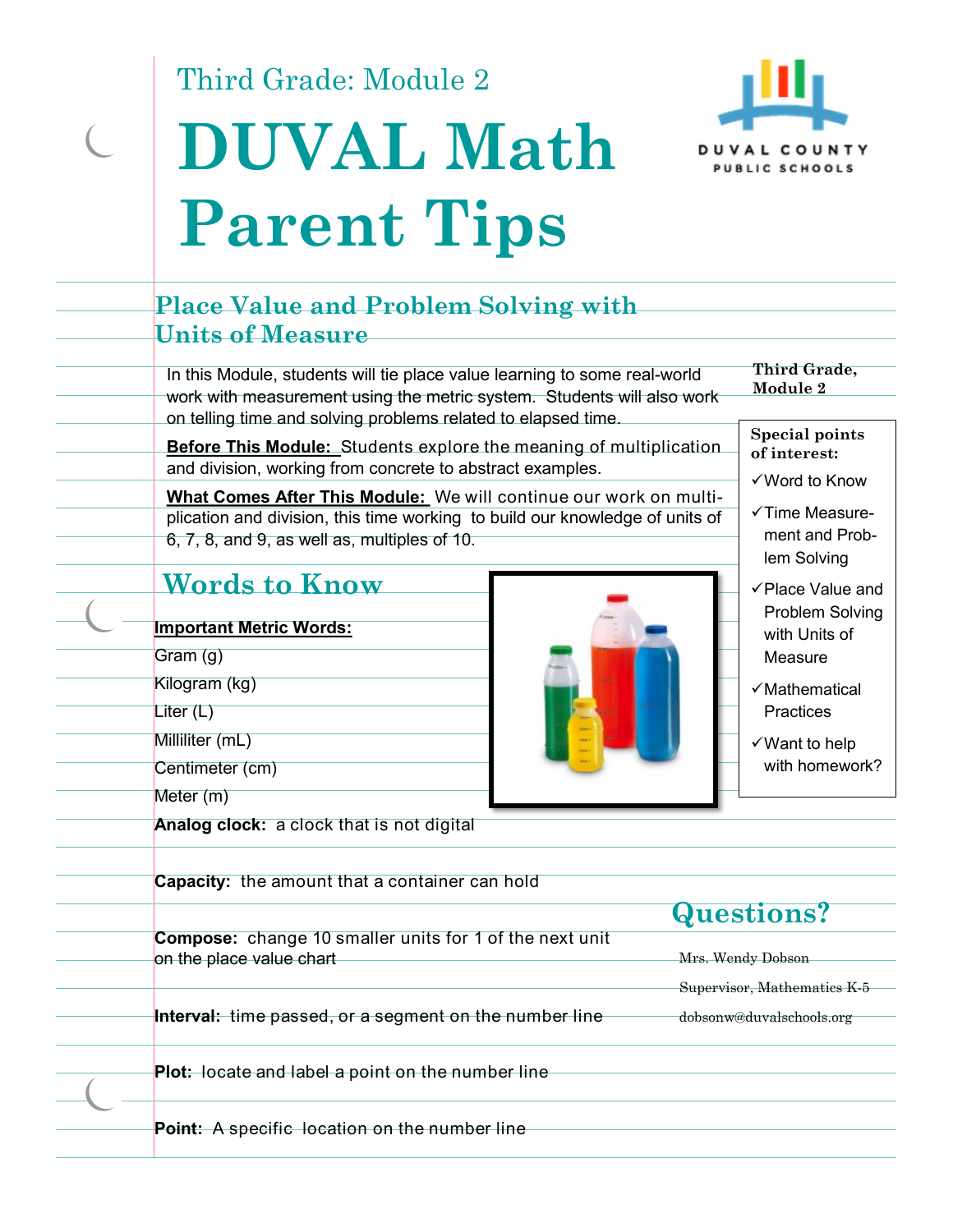## **Time Measurement and Problem Solving**

In lesson 2, students use a number line to understand that time is a continuous unit of measurement. Students apply what they learn about skip-counting by fives to telling time on a number line. They learn how to read/draw a number line with hours as endpoints, and minutes in multiplies of five. In lesson 3, students begin to use a number line that is divided into one-minute intervals.

Start Unknown Problem - End time and minutes elapsed known, start time unknown.

Jordan cleans his room for 45 minutes. He finished cleaning his room at 4:52 p.m. What time did Jordan start cleaning his room?



We need to count back 45 minutes, so we count 2, then 40, then 3 more.

Result Unknown Problem - Start time and minutes elapsed known, end time unknown. Tracy starts dance team practice at 3:15 p.m. She practices for 27 minutes. What time does dance practice end?



We need to count 27 minutes, so we skip-count to 25 and then add on 26, 27.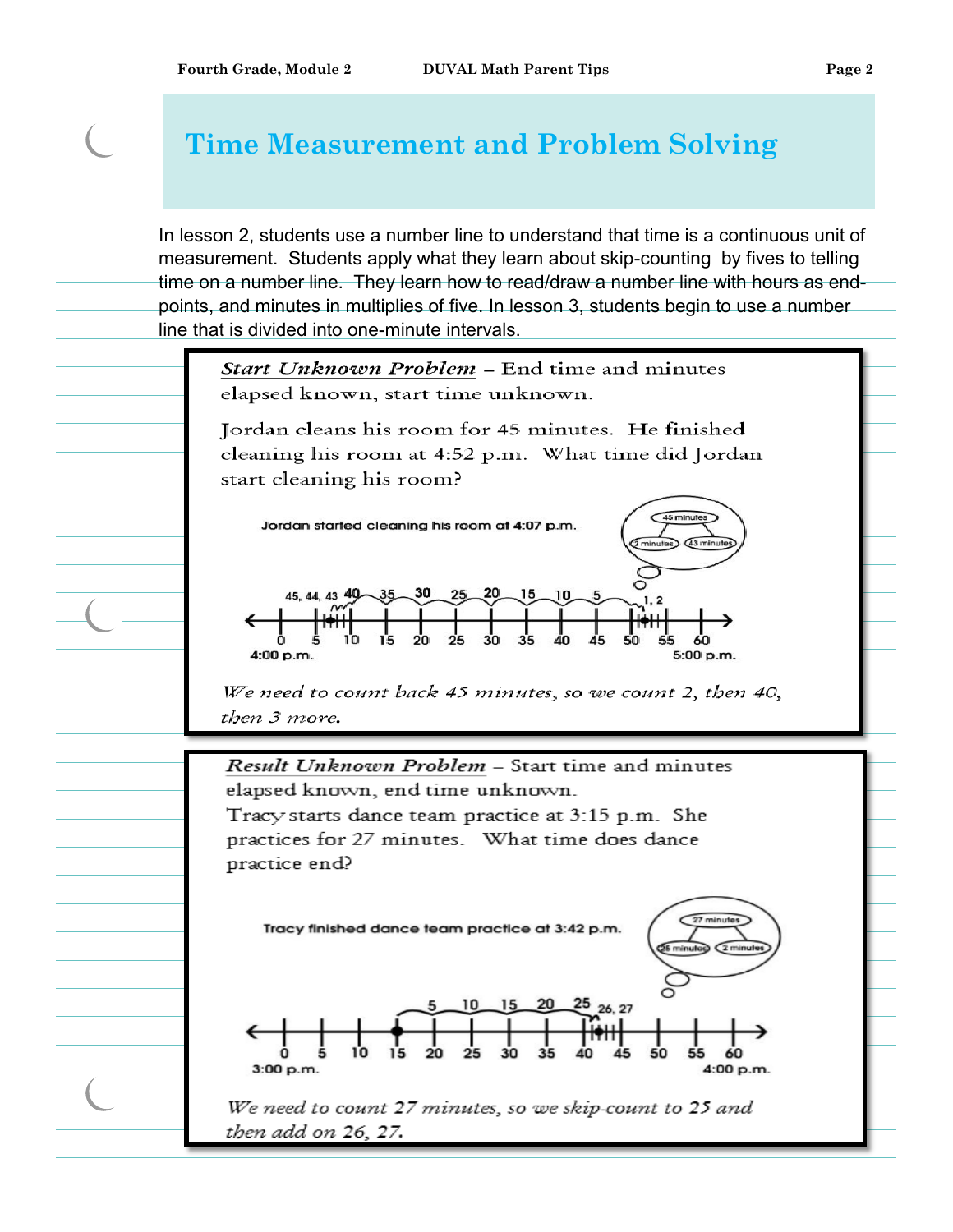## **Place Value and Problem Solving with Units of Measure**

### **Example Problem and Answer Two and Three Digit Measurement and Subtraction-Using Place Value Chart**

Sabrina had 726 milliliters of water when she started her hiking trip. She as 182 milliliters of water after her hiking trip. How many milliliters of water did Sabrina drink?